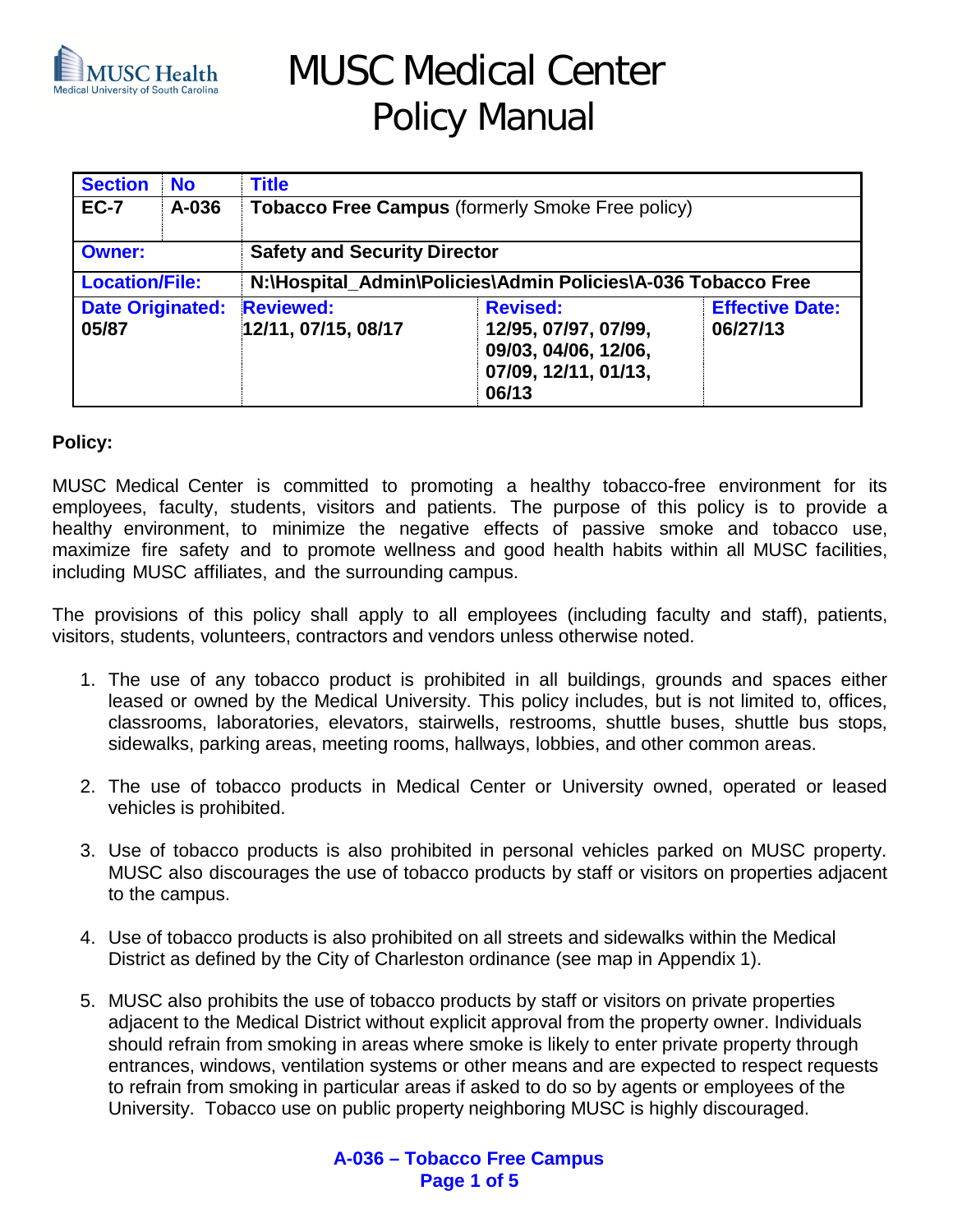6. Use of tobacco products while representing MUSC, wearing MUSC scrubs or uniforms, wearing an MUSC badge, or on a paid break is prohibited.

Tobacco products include, but are not limited to, cigarettes, e-cigarettes, cigars, pipes, chewing tobacco and other smokeless tobacco products. Employees, students, volunteers, contractors and vendors are expected to adhere to professional standards of appearance and not have an odor of tobacco products on their clothing or person.

# **Procedure:**

# **A. Employees and Volunteers**

- 1. Employees and Volunteers are expected to comply with the Tobacco-Free Campus Policy and assist with sharing information about the policy.
- 2. New employees and volunteers will be informed on the Tobacco-Free Campus policy during orientation.
- 3. Enforcement of the policy rests with the appropriate supervisory staff, managers, directors, and administrators.
- 4. When employees or volunteers observe violations of the policy, they should politely remind the offender of the policy and request that they dispose of tobacco materials.
- 5. If the employee or volunteer continues to violate the policy, the location and time of the violation should be reported to the appropriate supervisory staff, dean, department head or administrative official. Human Resources Employee Relations may also be contacted to report violations.
- 6. Violation patterns will be assessed and appropriate action initiated. Employees who are found to be in violation will be disciplined in accordance with the Human Resources Policy No. 45, [Disciplinary](http://www.musc.edu/hrm2/policies/policy45.html) [Action](http://mcintranet.musc.edu/hr/employee_corner/documents/POLICY45-DISCIPLINARY_ACTION.pdf) [\(http://mcintranet.musc.edu/hr/employee\\_corner/documents/POLICY45-](http://mcintranet.musc.edu/hr/employee_corner/documents/POLICY45-DISCIPLINARY_ACTION.pdf) DISCIPLINARY ACTION.pdf). Action may range from written reprimand to termination. Refer to specific guidelines as outlined by MUSC, MUHA and UMA.

# **B. Patients**

- 1. Faculty, staff and clinical staff with patient care responsibilities are responsible for communicating and ensuring compliance with the Tobacco-Free Campus Policy.
- 2. Upon admission/check-in, patients will be verbally informed of the policy and a copy will be provided upon request.
- 3. Patients violating MUSC's policy will be asked to dispose of tobacco materials.
- 4. Tobacco replacement therapies, i.e. nicotine patch, nicotine gum, etc., may be prescribed by the patient's physician.

# **C. Visitors**

- 1. Visitors will be informed of the policy and asked to comply while they are on campus.
- 2. Signage will be posted throughout MUSC's buildings and grounds; stating this facility is a tobacco-free campus.

**A-036 – Tobacco Free Campus Page 2 of 5**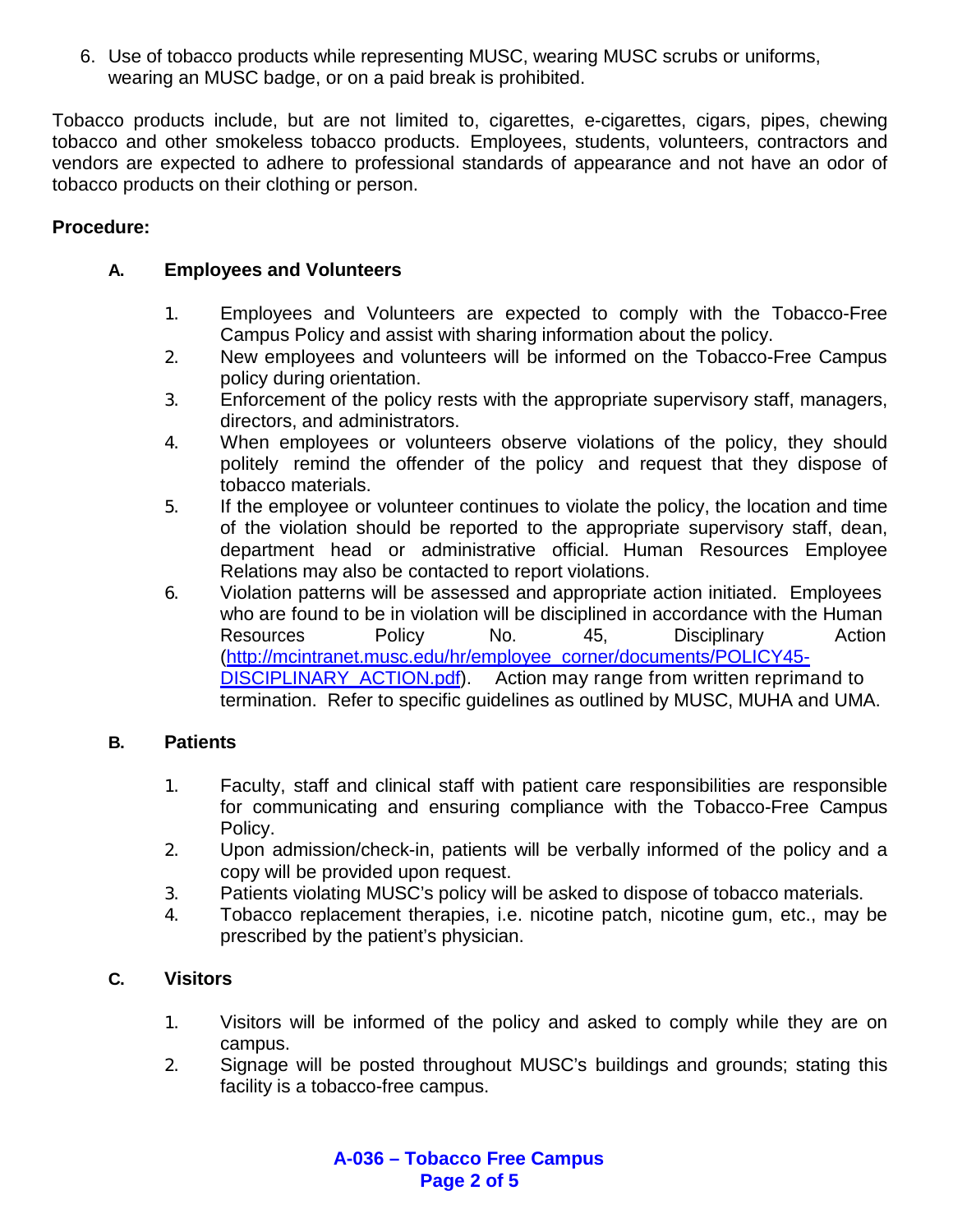- 3. All employees and volunteers are encouraged to assist with the education of visitors regarding the policy, using policy information cards, which will be made available.
- 4. Employees are expected to help enforce the policy with visitors by requesting that they dispose of tobacco materials and respect MUSC's healthcare mission and tobacco-free campus.
- 5. If a visitor is observed repeatedly violating the policy after being advised of the policy, staff should note the location and time of the violation and contact their respective manager, Department of Public Safety or Medical Center Safety and Security, or Human Resources.

### **D. Students**

- 1. New students will be informed of the Tobacco-Free Campus Policy during orientation.
- 2. Enforcement of the policy rests with the respective Dean's office.
- 3. When students observe violations of the policy, they should remind their fellow students of the policy and ask them to dispose of the tobacco materials.
- 4. If the student continues to violate the policy, the location and time of the violation should be reported to the appropriate Dean's office.
- 5. Violation patterns will be assessed and appropriate action initiated.
- 6. Affiliation agreements will include the Tobacco-Free Campus Policy so that students from other schools will be advised of the policy.

#### **E. Contractors/Vendors**

- 1. This policy shall apply to all contractors and vendors, e.g. construction and/or maintenance, providing services on property owned or leased by MUSC. Contractors and vendors are expected to ensure full compliance at all times with this policy by any employees and/or sub-contractors providing services on MUSC property.
- 2. Failure by the contractor/vendor or their employees to comply with the provisions of this policy could result in contractors/vendors (or their employee(s) violating this policy) to leave campus and/or the termination of the service contract with the contractor or vendor.
- 3. New employees will be instructed on the Tobacco-Free Campus policy during new employee orientation.
- 4. All employees in supervisory positions must inform staff members of this policy and inform them that failure to comply may be grounds for disciplinary action. Employees who are found in violation will be disciplined in accordance with the Human Resources Policy No. 45, [Disciplinary](http://www.musc.edu/hrm2/policies/policy45.html) [Action](http://mcintranet.musc.edu/hr/employee_corner/documents/POLICY45-DISCIPLINARY_ACTION.pdf) [\(http://mcintranet.musc.edu/hr/employee\\_corner/documents/POLICY45-](http://mcintranet.musc.edu/hr/employee_corner/documents/POLICY45-DISCIPLINARY_ACTION.pdf) DISCIPLINARY ACTION.pdf). Action may range from written reprimand to termination. Refer to specific guidelines as outlined by MUHA, MUSC, and UMA for their respective constituents, e.g. visitors, students, employees, faculty and staff.

#### **F. Enforcement**

1. The monitoring and enforcement of this policy is the responsibility of ALL MUSC faculty, employees and students. Each member should consistently and politely

> **A-036 – Tobacco Free Campus Page 3 of 5**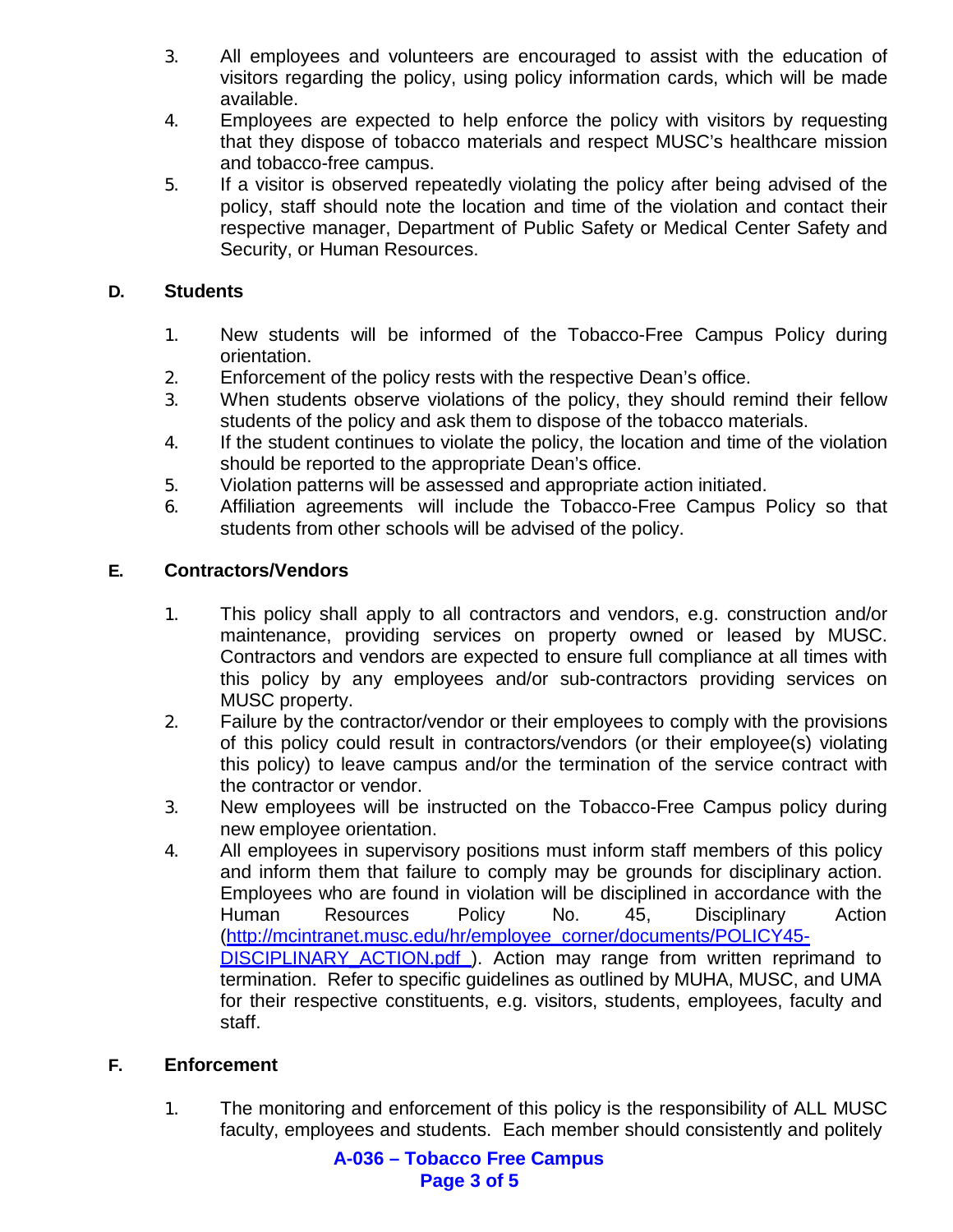bring any infraction of this policy to the attention of the person or persons observed violating the policy.

2. The MUSC Department of Public Safety and Medical Center Security staff will assist in the enforcement of this policy by reporting violations to the appropriate manager or supervisor. Employees are also expected to assume leadership roles, both by example and by reminding those who are not in compliance with policy.

#### **G. Resources**

MUSC will offer resources and support to tobacco users in abstaining from tobacco use on campus and in supporting users who desire to quit using tobacco. Smoking cessation classes and other tobacco education related sessions will be offered periodically for MUSC employees. Many of these programs are offered at little to no cost. Additional resources are outlined on the Tobacco-Free Campus website [\(http://academicdepartments.musc.edu/tobaccofree\)](http://academicdepartments.musc.edu/tobaccofree).

#### **H. Exceptions**

Individuals enrolled in smoking research and/or treatment programs are permitted to smoke in controlled conditions (with appropriate ventilation) upon approval. These smoking areas must be physically separate from patient care, treatment and service areas.

#### **Approvals:**

| <b>As Required</b>                         | <b>Date</b>  |
|--------------------------------------------|--------------|
| List Hospital Committee(s): EOC Program    | 07/15; 08/17 |
| Coordinator, Director of Safety & Security |              |
| <b>Ethics Committee</b>                    |              |
| <b>Accreditation Review</b>                | 06/13        |
| <b>Legal Review</b>                        | 06/13        |
| Administration/Operations                  | 06/13        |
| <b>Medical Staff Executive Committee</b>   |              |
| Governing Body                             |              |

#### **Distribution:**

| <b>Policy Applies to: ALL</b> | Physicians (Y/N): Y                | Nursing (Y/N): Y       |
|-------------------------------|------------------------------------|------------------------|
|                               | Other Clinical Staff               | Other Staff (Specify): |
|                               | (Specify): All                     | All                    |
| <b>Educational Plan</b>       | <b>EROC, Communications, Email</b> |                        |
| <b>Required Competencies</b>  |                                    |                        |